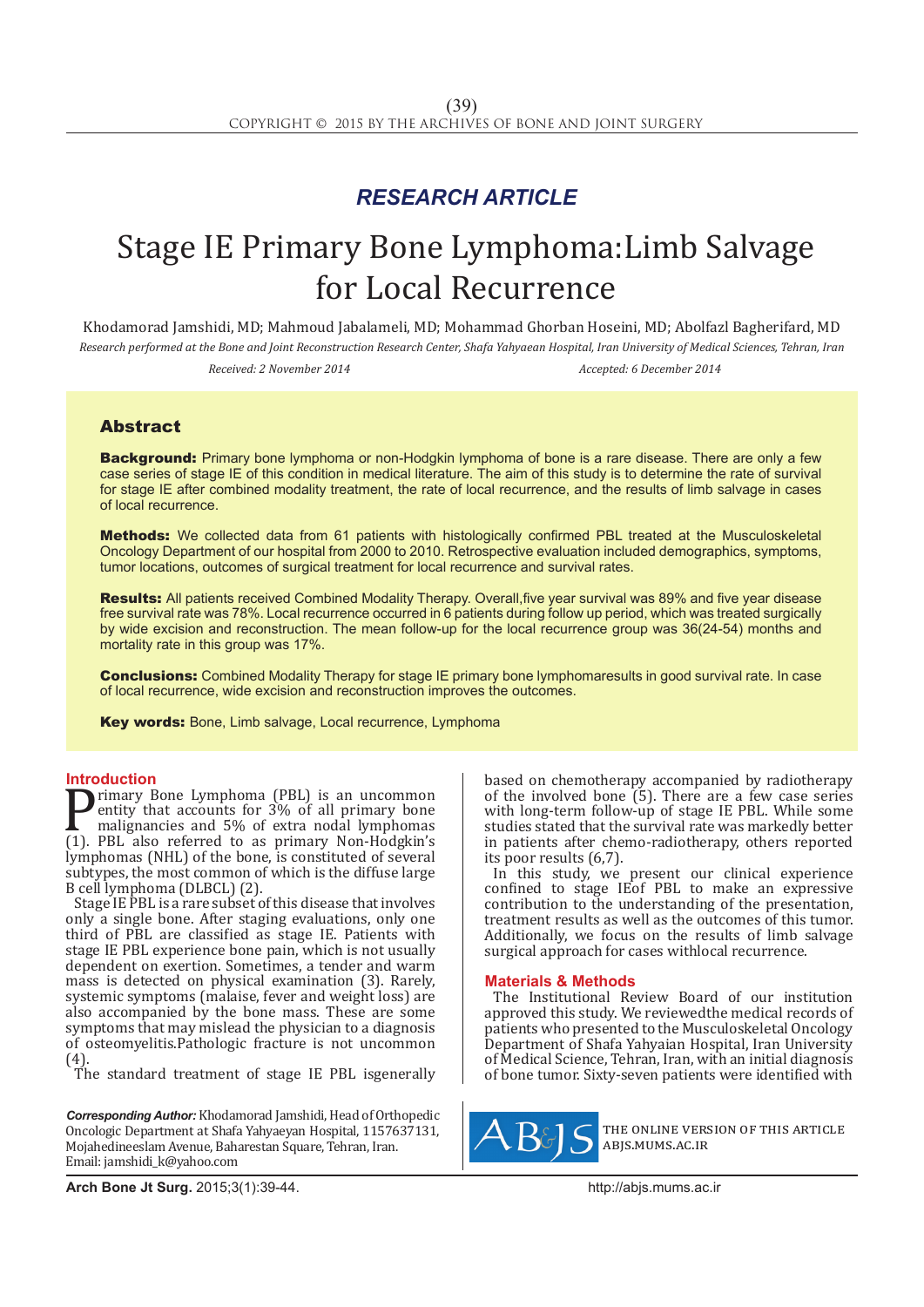positive bone marrow aspiration or other osseous site involvement, regional lymph node involvement or if they had less than two years of follow-up. Of 68 identified patients, 61 were included in this study. Three patients were excluded because they had positive BMA results and two patients were excluded because they had multiple osseous sites involved. Two other patients were also excluded because they had less than two years of follow up.

Clinical data was obtained from patients' medical records. Pathology slides of 57 patients were available for histological review and were reexamined by abone pathologist at our hospital. All patients received combined modality therapy (CMT) consisting CHOP (Cyclophosphamide, Doxorubicin, Vincristine, and Prednisolone) chemotherapy andradiotherapy. Radiotherapy consisted 35 grays in 20 fractions that was given to the whole length of the affected bone and started 2 weeks after completion of chemotherapy (5).

Patients were examined every three months in the first year after completion of CMT and every six months afterwards. At each visit,patientswere checked for any signs or symptoms oflocal recurrence including recurrent or continuing pain, or any evidence of recurrence in x-ray or MRI (in patients who did not have orthopedic fixation).

#### *Statistical methods*

Continuous variables were presented as mean ± SD, while categorical variables were summarized by absolute frequencies and percentages. Mann-Whitney U tests was used whenever the data did not appear to have normal distributions. Categorical variables were compared using chi-square test. The disease free survivalwas measured from the date of diagnosis to the date of recurrence or last follow-up and the overall survival was measured from the date of diagnosis to the date of last follow-up or death. Overall and disease free survival were calculated using Kaplan-Meier actuarial method. To determine the predictor factors of survival, Cox-Regression multivariable analysis was performed.

### **Results**

In total, 57% of patients were male. The male to female ratio was 1.3:1. The mean age of patients at admission was 34±15 years (18 to 84 years). Diffuse large B cell subtype was the most common histological subtype occurring in 81% of patients [Table 1].

The distal part of femur was the most common affected site (67%). All patients presented with pain at the involved site, and 18 patients (30%) presented with a concomitant palpable mass. Patients had no constitutional symptoms. Pathological fracture was the initial presentation in ninepatients (15%) out of which five were in femur, two in humerus, and two in pubis. One patient had an impending fracture of the proximal third of the femur according to Mirel's criteria (10). Femoral fractures or impending fractures were fixed using either cephalomedullary nail or interlocking nail and bone cement depending on the location of the fracture. Humerus fractures were fixed using locking plate or

THE ARCHIVES OF BONE AND JOINT SURGERY. ABJS.MUMS.AC.IR PRIMARY BONE LYMPHOMA VOLUME 3. NUMBER 1. JANUARY 2015

| Table1. Pre treatment patient's characteristics with primary<br>bone lymphoma stage IE |                   |  |  |  |  |
|----------------------------------------------------------------------------------------|-------------------|--|--|--|--|
| <b>Characteristics</b>                                                                 | Mean $\pm$ SD (%) |  |  |  |  |
| <b>Total cases</b>                                                                     | 61(100)           |  |  |  |  |
| Gender                                                                                 |                   |  |  |  |  |
| Male                                                                                   | 35 (57.4)         |  |  |  |  |
| Female                                                                                 | 26 (42.6)         |  |  |  |  |
| Age (years)                                                                            | $33.4 \pm 16.5$   |  |  |  |  |
| Anatomical site of disease                                                             |                   |  |  |  |  |
| Femur                                                                                  | 21 (32.8)         |  |  |  |  |
| Distal                                                                                 | 14 (66.6)         |  |  |  |  |
| Proximal                                                                               | 7(33.4)           |  |  |  |  |
| Pelvis                                                                                 | 13 (20.3)         |  |  |  |  |
| Ileum                                                                                  | 7(53.8)           |  |  |  |  |
| Pubis                                                                                  | 3(23.0)           |  |  |  |  |
| Sacrum                                                                                 | 2(15.3)           |  |  |  |  |
| Ischium                                                                                | 1(7.6)            |  |  |  |  |
| Humeurs                                                                                | 12 (19.6)         |  |  |  |  |
| Tibia                                                                                  | 11(17.2)          |  |  |  |  |
| Scapula                                                                                | 3(4.7)            |  |  |  |  |
| Fibula                                                                                 | 1(1.6)            |  |  |  |  |
| Pathology (n=57)                                                                       |                   |  |  |  |  |
| <b>DLBCL</b>                                                                           | 46(80.7)          |  |  |  |  |
| <b>DMCL</b>                                                                            | 5(8.7)            |  |  |  |  |
| <b>SNCL</b>                                                                            | 3(5.25)           |  |  |  |  |
| <b>IBCL</b>                                                                            | 2(3.5)            |  |  |  |  |
| Unclassified                                                                           | 2(3.5)            |  |  |  |  |
| Overall delay to diagnose time (months)                                                | 17.88±2.1         |  |  |  |  |

DLBCL: diffuse large B cell lymphoma, DMCL: diffuse mixed cell lymphoma, SNCL: small noncleaved cell lymphoma, IBCL: immunoblastic B cell lymphoma, RT: radiotherapy,

the primary diagnosis of PBL from 2000 to 2010. The diagnosis was made by core needle and open incisional biopsies and confirmed by pathological morphology and immunohistochemistry studies. All patients underwent extensive workup including chest radiography (posteranterior and lateral), CT scanning of the chest, abdomen, and pelvis, abdominal and pelvic ultrasound, MRI of the affected area and whole bodyTechnetium (99mTc) bone scan. Bone marrow aspirate (BMA) was done for all patients (8).

Patients enrolled in this study had stage IE according to the Ann Arbor system of staging (involvement of a singleosseous site; i.e., localized disease without regional lymph node involvement) (9). Patients were excluded if they had evidence of systemic involvement,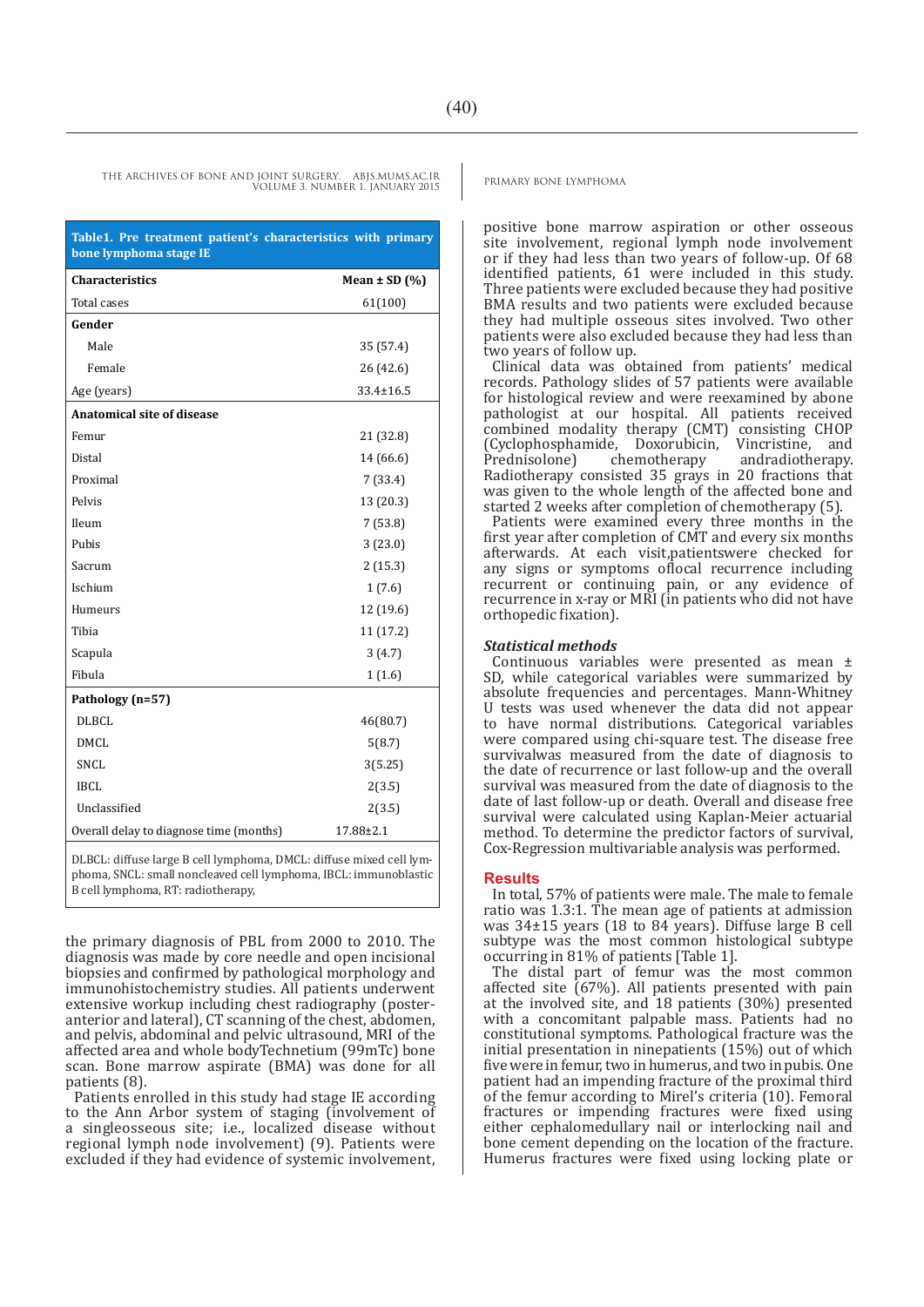| Table 2. Laboratory indices at admission time |                          |  |  |  |
|-----------------------------------------------|--------------------------|--|--|--|
| <b>Laboratory Test</b>                        | mean $\pm$ SE (range)    |  |  |  |
| $ESR$ (mm/hr)                                 | $46.2\pm25.4$ (5-85)     |  |  |  |
| $CRP (+)$                                     | $0.79 + 0.9$             |  |  |  |
| Alk-Phos $(mg/dl)$                            | 345.7±23.5 (100-865)     |  |  |  |
| LDH (IU/L)                                    | 501±31.5 (219-1290)      |  |  |  |
| CPK (IU/L)                                    | $67.2 \pm 4.7$ (30-152)  |  |  |  |
| WBC.                                          | $6945.9 \pm 355.2$       |  |  |  |
| Lymph $(\%)$                                  | $25.3 + 10.7$            |  |  |  |
| $Hb$ (mg/dl)                                  | $13.02 \pm 1.7$ (9.9-16) |  |  |  |
| Serum Calcium (mg/dl)                         | $8.9\pm0.0$ (7.9-10.5)   |  |  |  |

dynamic compression plate and bone cement depending on the location. The biopsies were performed at the same time as the internal fixation was done.For two patients presented with fracture of the pubis, CT guided core needle biopsy was done. The overall mean delay from the onset of symptoms until the final diagnosis was 18±2.1 months (1-72 months). Laboratory findings of patients are presented in Table 2.

All patients received CMT. Eleven patients developed febrile neutropenia, which required hospitalization and parenteral antibiotics.Steroid induced diabetes mellitus developed on therapy in three patients and four patients travailed from herpes zoster infection. However, there were no life threatening complications and none of the patients required any major modifications in their dosages or schedule. The five-yearoverall survival rate was 89%and the five-yeardisease free survival rate was 78% [Figure 1]. Cox-Regression analysis demonstrated that age (without cut-off point) was the only predictor of overall survival (OR=1.05, 95% CI: 1.0-1.1, *P*-value=0.04) in our group. Other factors that were analyzed and didn't have any impact on survival were gender (*P*-value= 0.33), elevated serum calcium level (*P*-value=0.77), and serum LDH level (*P*-value=0.39).

Local recurrenceLocal recurrence occurred in 6 (9.8%) patients: two in the proximal femur, two in the proximal humerus, one in the distal femur, and one in the proximal tibia. Mean time to local recurrence was 27 (6-60) months from completion of CMT [Table 3].

 $1.20$  $1.10$ 1.00  $.90$ 80 Survival (%) .70 .60 50 40  $30$ 20  $10$  $0.00$  $80$  $100$  $\bar{20}$ 40 60  $120$ Time (Month)

**Figure 1. It shows overall survival of patients with stage IE primary bone lymphoma.** 

Before surgery, re-staging was performed for all patients including CT scanning of the chest, abdomen and pelvis, bone marrow aspirate (BMA), and whole body 99m Tcbone scan.

With extension of the biopsy incision, appropriate length of the involved bone, soft tissue componentand also the biopsy tractswere excised. All patients had intraoperative frozen section to ensure adequate margin has obtained. Howmedica modular replacement prosthesis (HMRS, Stryker Orthopedics USA) was applied for those who had tumor involvement in the proximal femur [Figure 2], distal femur, and proximal tibia.Wide excision and fresh frozen osteoarticular allograft was used for those who had proximal humerus involvement. Osteoarticular allografts were obtained from our hospital bone bank [Figure 3].

The specimen has been sent for histological examination. Tumor cells were found in all six cases. Two weeks after surgery, patients received chemotherapy as the initial treatment. These patients were followedperiodically the same as the initial follow-up. The mean follow-up for this group was  $36$  (54-24) months. One out of six died 30 months after treatment because of multi-organ involvement while other patients were still alive at the

| Table 3. Treatment protocols and follow-up results of recurrence cases with stage IE primary bone lymphoma after combined modality therapy |     |                           |                     |                                      |                 |  |
|--------------------------------------------------------------------------------------------------------------------------------------------|-----|---------------------------|---------------------|--------------------------------------|-----------------|--|
| Cases                                                                                                                                      | Age | Site of tumor involvement | Recurrence (months) | Therapeutic methods                  | Patients Status |  |
|                                                                                                                                            | 55  | Proximal of femur         | 24                  | Wide excision & HMRS application     | Alive           |  |
| 2                                                                                                                                          | 62  | Proximal of femur         | 12                  | Wide excision & HMRS application     | Alive           |  |
| 3                                                                                                                                          | 65  | Distal of femur           | 6                   | Wide excision & HMRS application     | Dead            |  |
| 4                                                                                                                                          | 58  | Proximal of tibia         | 18                  | Wide excision & HMRS application     | Alive           |  |
| 5                                                                                                                                          | 55  | Proximal of humerus       | 42                  | Wide excision& allograft application | Alive           |  |
| 6                                                                                                                                          | 67  | Proximal of humerus       | 60                  | Wide excision& allograft application | Alive           |  |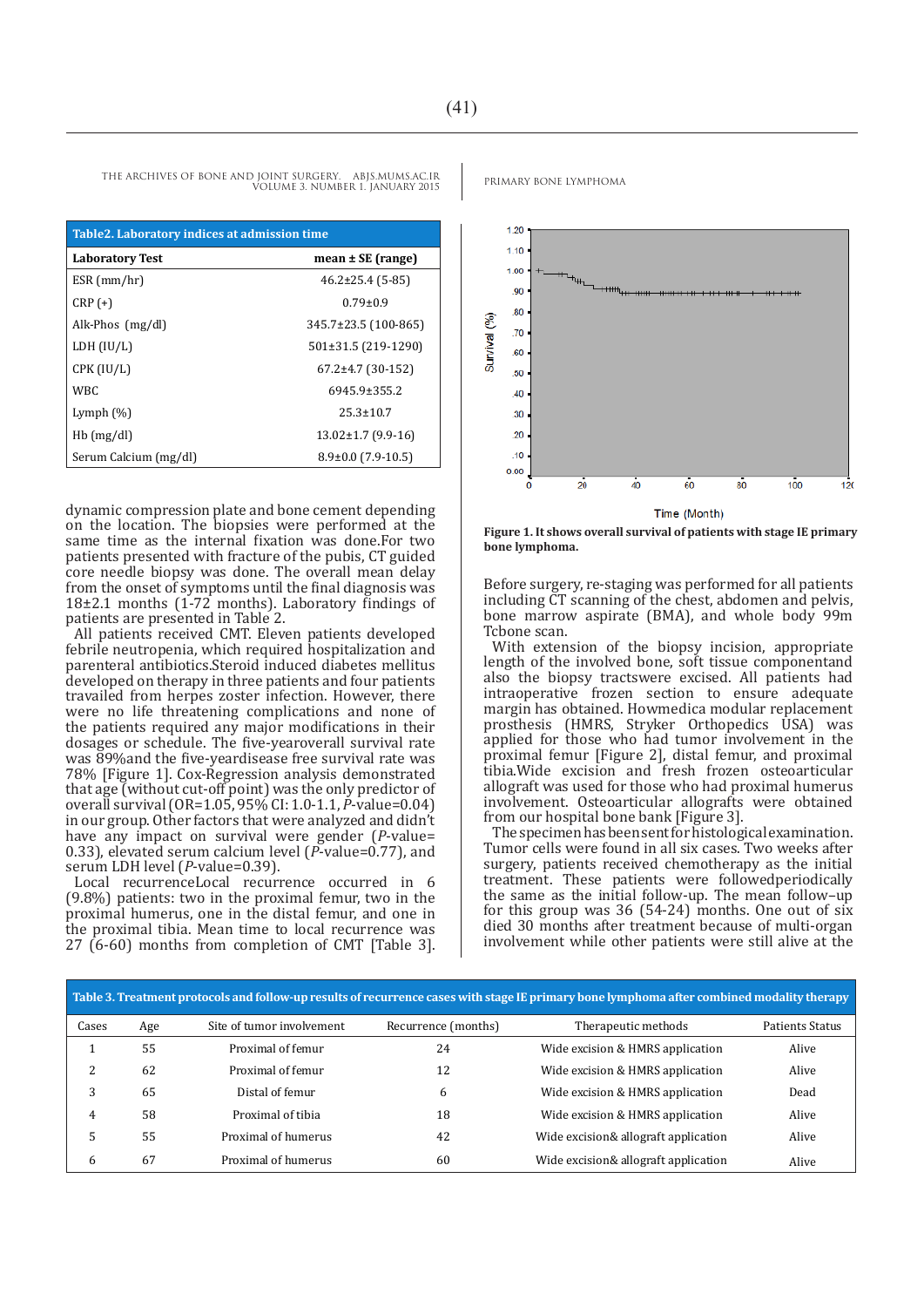THE ARCHIVES OF BONE AND JOINT SURGERY. ABJS.MUMS.AC.IR PRIMARY BONE LYMPHOMA VOLUME 3. NUMBER 1. JANUARY 2015







**Figure 2a,b,c. A 48 year-old male with PBLof the proximal of the right femur, one yearafter completion of combined modality therapy.**

- **a. Antero-posterior radiograph of the hip and proximal of the right femur showing pathologic fracture and bone destruction due to local recurrence of PBL.**
- **b. Coronal T1 weighted MRI of the right hip and the proximal of the right femur showing soft tissue component (white arrow) due to local recurrence.**
- **c. Antero-Posterior radiograph of the right hip and the femur after 2 years post wide excision and HMRS application.**

time of latest follow-up [Table 3]. The mean MSTS score for lower limbs was  $\frac{87\%}{60-93}$  and for upper limbs was 80% (70-80) at the time of latest follow-up visit (11).

#### **Discussion**

PBL occurs in almost every bone. But long bones of the



- **Figure 3 a,b. A 24 year old male. Local recurrence of PBL 2 years after completion of combined modality therapy.**
- **a. Anteroposterior radiograph of the left shoulder and the proximal humerus showed lytic lesion within the head and neck due to local recurrence.**
- **b. Coronal image of T2 weighted MRI showed hyper intense signal within the head (red arrow) due to local recurrence.**

lower limb, especially the femur, are the most common site according to literature. The second most common site is spine (5,12). In our study femur involvement was seen in 21 (33%) patients and the second most common site was pelvis in 13 (20%) patients because spinal lesions are not referred to our department. The most common symptom of PBL is local pain and complaints of persistent mild and intermittent dull pain. Other presenting symptoms such as palpable mass, constitutional systemic symptomsand pathologic fractures were demonstrated in several series (13,14). In our study,pain was present in 100% of our patients, and a palpable mass on physical examination was seen in 30%.

Immunohistochemistry (IHC) staining shows that bone lymphoma cells could generate cytokines including IL-21, IL-6, and TNF to enhance the osteoclastic activity (15). When tumor cells penetratethrough cortical bone to the surrounding soft tissues, pathological fractures can easily occur (16). In this study, eight (13%) patients presented with a pathological fracture.

PBL is rare in clinical practice and difficult to diagnose because mischievous and atypical local symptomsare the major complaint. In younger patients, the differential diagnosis of PBL mainly includes Ewing's sarcoma,langerhans cell histocytosis, osteomyelitis, and leukemia. For adult patients, osteolytic osteosarcoma, myeloma and secondary lymphoma of bone should be considered (16,17).

In our study the mean interval between the beginning of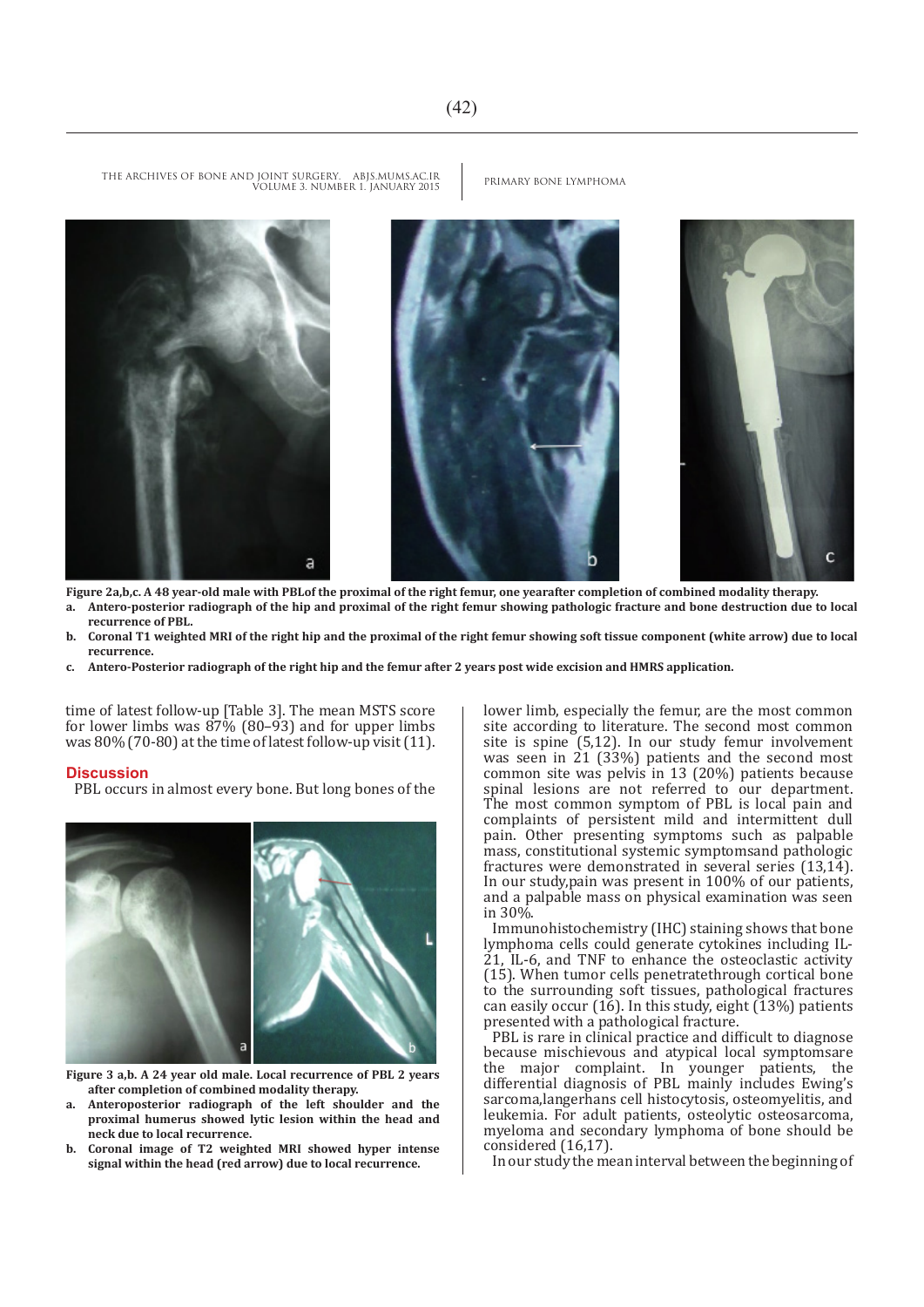THE ARCHIVES OF BONE AND JOINT SURGERY. ABJS.MUMS.AC.IR PRIMARY BONE LYMPHOMA VOLUME 3. NUMBER 1. JANUARY 2015

symptoms and final diagnosis (overall delay to diagnose) was about 18 months. This was due tothe delay of patients seekingtreatment, which was the result ofhaving mild pain together with false negative radiographs.This delay was present ineightpatients of our series being misdiagnosed initially: 3 with osteomyelitis, 2 with eosinophilic granuloma, 2 with Ewing sarcoma, and one with osteosarcoma. The misdiagnoseswere done at the pathological units.

In 1994 Fairbanks et al evaluated the results of 63 patients with stage IE PBL They reported an improved 5-year disease-free survival for patients treated with chemotherapy and radiation vs. radiation alone (90% vs. 57% respectively) showing thatthe addition of chemotherapy to the radiation may decrease the local recurrence rate (6).

In recent years, combined radiochemotherapy has often been applied for localized stages as well as for advanced stages of PBL (18-20). Multiple studies have shown that the addition of rituximab to chemotherapy regimens improves outcomes in patients with aggressive non-osseous NHL (21,22). Rituximab is a monoclonal antibody directed against the CD20 antigen expressed on lymphocytes. For PBL addition of rituximab to CHOP did not significantly affect either OS or progressionfree survival (21). Historically, before the introduction of chemotherapy as an effective treatment, PBL was treated using radiation or surgery. However, nowadays the role of surgery in PBL has been limited to biopsies, and bone fracture repair.

Maruyama etaldescribed28 patients of PBL in 2007. In their study, six patients (21%) had recurrences of the disease. Three patients with bone relapses received chemotherapy followed by radiotherapy as the initial treatment  $(23)$ . In our study, the recurrence rate was 9.8 % (six patients) while the mean recurrence time was 28months.New surgical therapeutic approaches were applied in these patients. In patients wherethe recurrence site was the proximal femur, distal femur and proximal tibia, wide excision and HMRS was used.

For those with involvement of proximal humerus, wide excision and osteoarticular allograft reconstruction was applied which was followed by three courses of CHOP chemotherapy. These patients were followed up for about 24 months and only one of them died while the others were still alive with high functionality. To our knowledge, this is the first time that wide excision and reconstruction is used for local recurrence of stage IE PBL. We had good results in this manner and we recommend this technique, although we suggest complete investigation and prospective studies with more patients.

In conclusion, our series of PBL supports the application of CMT (stage IE), and showed favorable overall survival for patients who presented with a single osseous focus of lymphoma without other sites of involvement. We recommend internal fixation for those with pathologic fracture whether the fracture occurs before or after CMT. We also suggest the application of wide excision and reconstruction as a new therapeutic method for local recurrences. Although the results of our patients were satisfactory, future studies with additional patients should be pursued.

Khodamorad Jamshidi MD Orthopedic Oncology Department, Shafa Yahyaean Hospital, Iran University of Medical Science, Tehran, Iran

Mahmoud Jabalameli MD Knee Department, Shafa Yahyaean Hospital, Iran University of Medical Science, Tehran, Iran

Mohammad Ghorban Hoseini MD Abolfazl Bagherifard MD Shafa Yahyaean Hospital, Iran University of Medical Science, Tehran, Iran

### **References**

- 1. Yuste AL, Segura A, López-Tendero P, Gironés R, Montalar J, Gómez-Codina J. Primary lymphoma of bone: a clinico-pathological review and analysis of prognostic factors. Leuk Lymphoma. 2004; 45:853-5.
- 2. Alencar A, Pitcher D, Byrne G, Lossos IS. Primary bone lymphoma the University of Miami experience. Leuk Lymphoma. 2010; 51: 39-49.
- 3. Marshall DT, Amdur RJ, Scarborough MT, Mendenhall NP, Virkus WW. Stage IE primary non-Hodgkin's lymphoma of bone. Clin Orthop Relat Res. 2002; 405: 216-22.
- 4. Zinzani PL, Carrillo G, Ascani S, Barbieri E, Tani M, Paulli M, et al. Primary bone lymphoma: experience

with 52 patients. Haematologica. 2003;88:280-5.

- 5. Fidias P, Spiro I, Sobczak ML, Nielsen GP, Ruffolo EF, Mankin H, et al. Long-term results of combined modality therapy in primary bone lymphomas. Int J Radiat Oncol Biol Phys. 1999; 45:1213-8.
- 6. Fairbanks RK, Bonner JA, Inwards CY, Strickler JG, Habermann TM, Unni KK, et al. Treatment of stage IE primary lymphoma of bone. Int J Radiat Oncol Biol Phys. 1994; 28:363-72.
- 7. Ramadan KM, Shenkier T, Sehn LH, Gascoyne RD, Connors JM. A clinicopathological retrospective study of 131 patients with primary bone lymphoma: A population-based study of successively treated